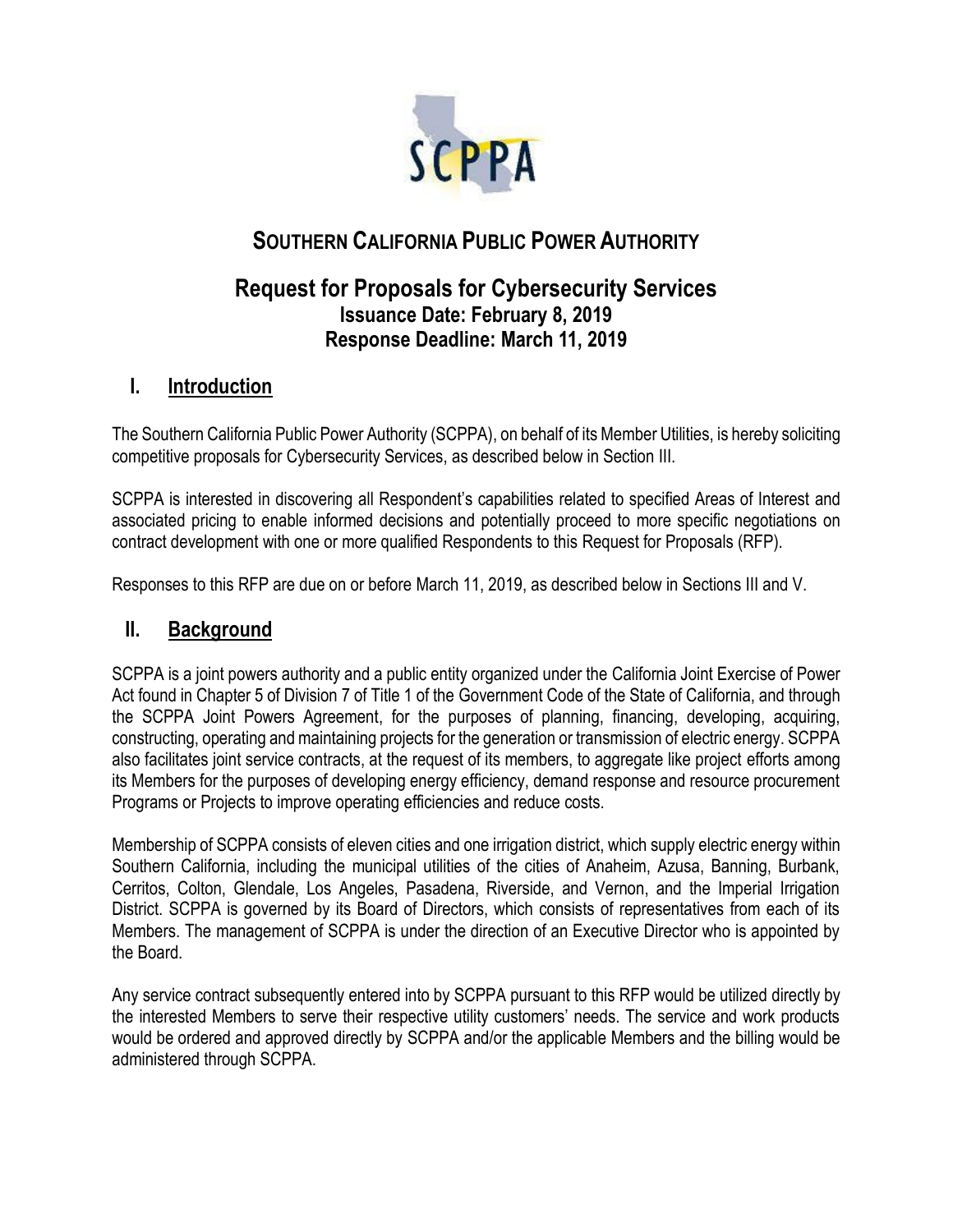### **III. Areas of Interest**

Certain SCPPA Members have expressed interest in in SCPPA securing bids to perform certain services related to Cybersecurity Services to meet the needs of their municipality as outlined below. SCPPA is requesting proposals from qualified firms or individuals that will demonstrate an ability to perform such services and functions.

#### **A. Scope of Work**

The successful Respondents to this RFP shall assist member utilities in advisory, vulnerability assessment, and remediation efforts related to cybersecurity within the member utility. The consultant's services can include advisory services, vulnerability assessment services, penetration testing services, incident response services, remediation services, and training services. Services can include all program and project management functions related to these activities. The services will use a task order-based approach.

Advisory services can include identification of cybersecurity and related physical security weaknesses, identifying potential risks, and offering advice on how to safeguard information and systems related to Information Technology (IT), Operating Technology/Industrial Control Systems (OT/ICS), and Internet of Things (IoT). Focus can include people, policy and process evaluation, service provider evaluation, vulnerability management, cybersecurity resilience assessments, compliance programs, and leadership. These services focus on holistic and technical review and reporting.

Vulnerability assessment services can include holistic people, processes, and technology review of the utility's environment, which can include corporate infrastructure, control system infrastructure, cyber-related physical assessments, and external managed services evaluation. The focus of this service is to ascertain vulnerabilities in the organization's environment. People review can include cyber security awareness level, determination of staff compliance to existing security policies and procedures, and assessment of training effectiveness. Process review can include elements such as review of policies and procedures that are in place and their effectiveness in the organization, and whether the policies and procedures align to user security and business requirements. Technology review can include reviews of cyber security technologies and their effectiveness in the organization, technology configuration and deployment, and holistic maintenance effectiveness.

Penetration testing services can include utilization of knowledge, tools, and other resources to penetrate hosts and infrastructure equipment to identify vulnerabilities to both the devices and infrastructure of the organization. The intent of this service is to focus on cyber and physical posture, as well as device vulnerability from an attack vector perspective both within and the outside of the organization. This service will tend to be much more focused on a goal, rather than an accumulated list of issues.

Remediation services can include specific focused activities of remediation, such as policy and procedure development or improvement, implementation of technical controls, application or upgrade of patches to existing systems, building technical procedures, adjusting and update plans (such as Contingency, Disaster Recovery and Incident Response), or build security baseline standards. These services focus on specific operational and technical engagement activities.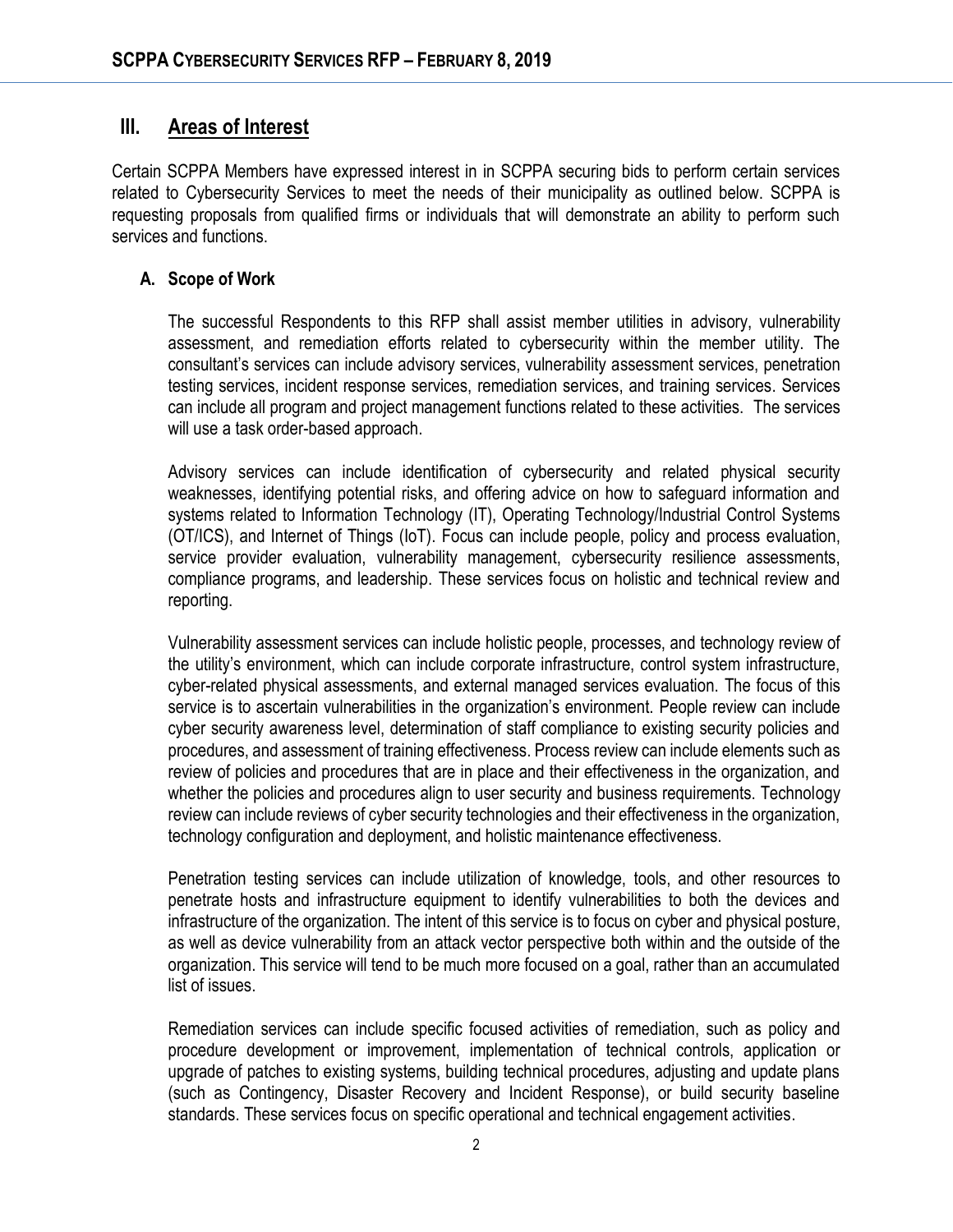Incident Response Services can include specific small-scale forensic analysis tasks, breach containment, and large scale cybersecurity incident management.

Training services can include broad cybersecurity training, specialty OT/ICS training, specialty IoT, specialty IT training, software and hardware technical training, vulnerability assessment and penetration test training, one-on-one operational and/or technical mentoring, as well as orchestrated laboratory engagements.

Example project deliverables may include the development of documentation and reports, management of project teams, and troubleshooting of technical problems.

SCPPA may select more than one successful Respondent to support member initiatives. SCPPA may request successful Respondents to respond to requests for task proposals. The term of master service agreements awarded could be up to five years.

#### **B. Description of Work**

The successful Respondent(s) to this RFP shall also demonstrate their experience and capabilities to provide the following:

- Capability to provide program and project management services and provide daily support and facilitate coordination among the project teams in the areas of corporate IT, operational IT, and operational OT/ICS, and IoT devices and equipment, including devices that are utilized in generation, transmission, distribution, demand response, advanced metering infrastructure control systems.
- Transfer skills and knowledge relevant to the above services to employees during the contract term through training sessions and the development of design, standards, and procedural manuals.
- Knowledge and experience in the field of cyber protection for energy utilities that incorporate IT, OT/ICS, and IoT cyber defense, as well as a cyber defense envelope that encompasses both legacy and new equipment.
- Demonstrable reputation for excellence in the field of critical infrastructure cybersecurity by providing proof of experience and understanding of the utility critical infrastructure environment.

The successful Respondent(s) to this RFP shall also demonstrate their experience and capabilities to provide following categories of services they wish to engage, especially as it relates to corporate utility, generation, transmission, sub-transmission, IT and OT cybersecurity experience:

Note: Bidders are not expected to bid on all of these items but will need to clearly identify which categories they are bidding.

- 1. **Advisory Services:** Develop strategic cybersecurity plans, related physical security plans, cyber technology roadmaps, business cases, implementation plans, communications and customer engagement plans, workforce transition plans, testing and commissioning plans, and organizational change management plans.
- 2. **Cyber Program Assessments:** Ability to effectively and methodically identify cybersecurity program elements that include people, policy and process evaluation, service provider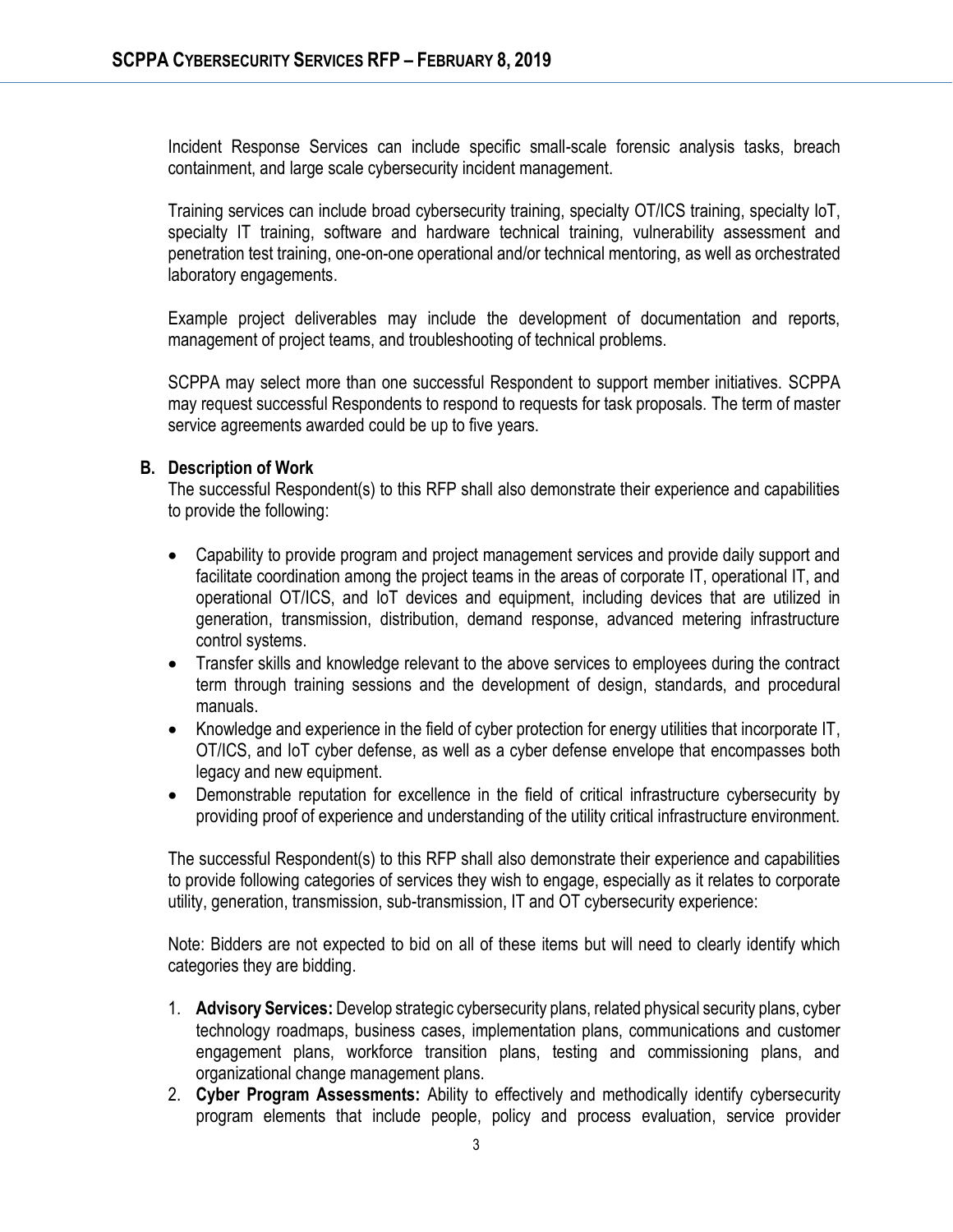evaluation, vulnerability management, cybersecurity resilience assessments, compliance programs, and leadership.

- 3. **Cyber Posture Assessments:** Ability to effectively and methodically identify cybersecurity and related physical weaknesses and potential risks. Ability to advise on best approach on how to safeguard information and systems related to IT, OT, and IoT, using holistic and effective methodology.
- 4. **Vulnerability Assessments:** Ability to perform overarching, as well as focused/detailed vulnerability assessments, that can include evaluations of people, processes, and technology in a utility environment. The assessment experience should include corporate infrastructure, control system infrastructure, cyber-related physical security, and external managed services evaluations as part of the assessment capability. Demonstrated experience should reflect reviewing cyber security awareness levels, determination of staff compliance to existing security policies and procedures, and assessment of training effectiveness. Experience should demonstrate a strong process review capability that included review of policies and procedures that were in place, as well as their effectiveness in the organization, and whether the policies and procedures aligned to user security and business requirements. Experience should also include a scoped technology review, which included reviews of cyber security technologies and their effectiveness in the organization, technology configuration and deployment, and holistic maintenance effectiveness. Experience should result in demonstrable ability to present resulting materials in both a consumable and auditable fashion.
- 5. **Penetration Testing Services:** Ability to perform a comprehensive goal-oriented penetration into the in-scope infrastructure or host environment. The experience should effectively demonstrate both the care of and understanding of the environment that is needed to identify how an attacker would enter the environment either logically and/or physically, while not causing significant disruption to the environment. Demonstrated experience working with a wide variety of equipment, physical and logical environments, as well as sensitivity to both control systems and corporate environments. Demonstrable experience in thoroughness of approach and methodology in testing practices, including both cyber and physical elements.
- 6. **Remediation Services:** Ability to perform specifically scoped cybersecurity technical services. Experience should demonstrate that includes focused activities of remediation, such as policy and procedure development or improvement, implementation of specific/targeted technical controls, application or upgrade of patches to existing hosts/systems/infrastructure, building detailed technical procedures, adjusting and update operational/business plans (such as Contingency, Disaster Recovery and Incident Response) to a degree that supports multiple sizes and types of systems utilized by business and operational activities in a utility, or build security baseline standards for operational IT, OT/ICS, IoT components.
- 7. **Incident Response Services:** Ability to provide scalable analysis and response activities related to cyber incidents. Experience should include experience in forensic analysis of individual devices (such as mobile technology, workstations, servers, network technology network components (that can include fiber, copper, radio, and microwave infrastructures), storage technologies, OT/ICS, and IoT,) through to a large-scale infrastructure. Experience should demonstrate working with varying threat intelligence sources and ability to integrate these sources into response engagement and response methods. Ability to demonstrate capabilities to analyze the potential impact across critical infrastructure, to investigate those responsible in conjunction with threat intelligence sources, law enforcement, and to coordinate the national response agencies. Ability to demonstrate clear ability to respond promptly from a regionallylocal site to the requesting utility.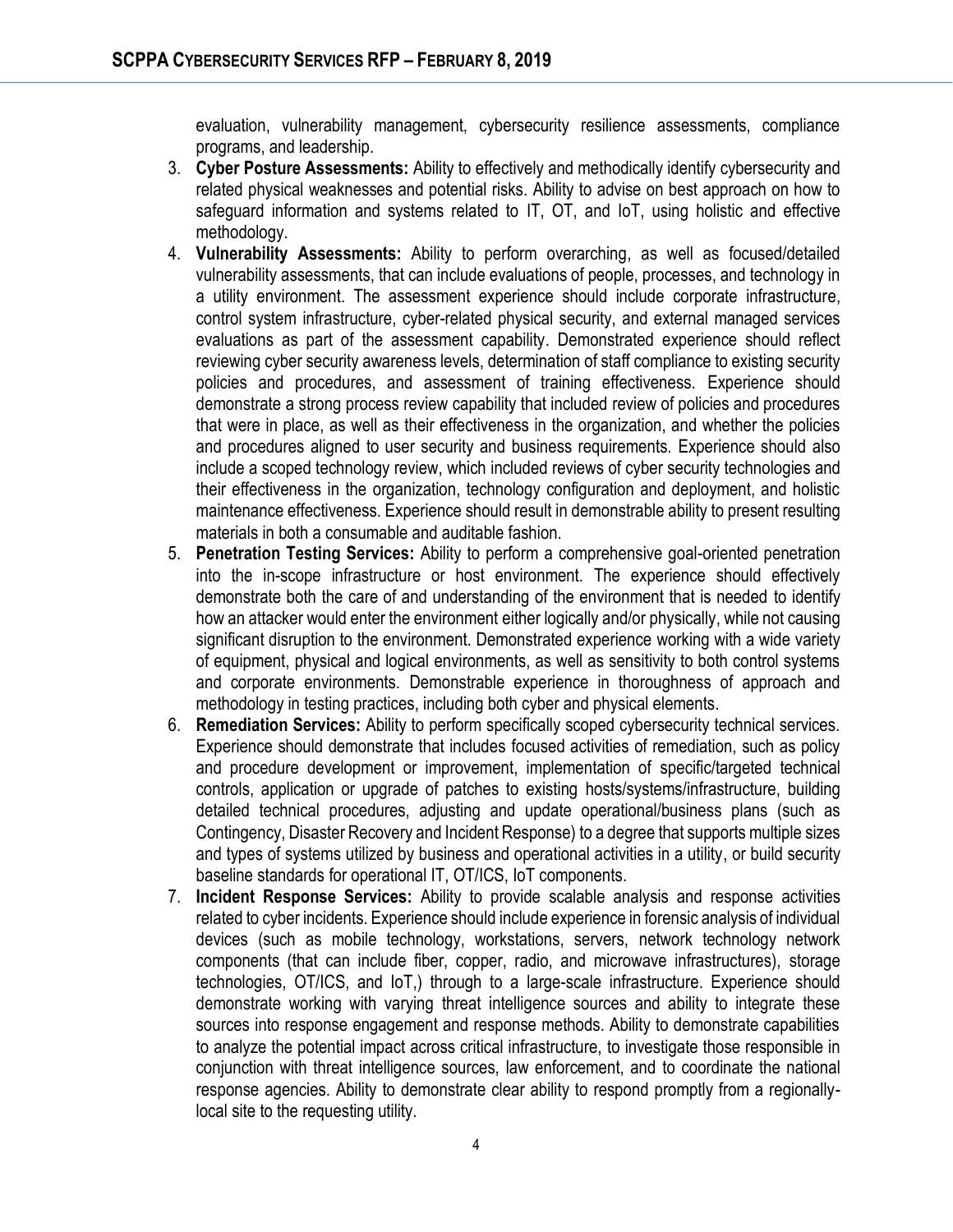- 8. **Computer-Based Training Services:** Ability to manage, deliver and report on provided computer-based training on topics related to general cybersecurity, specific IT, OT, and/or IoT cybersecurity, cybersecurity-related programming, communications infrastructure technology, and other specific cybersecurity topics. Advanced topics may include items such as a Phishing Program (which could include statistics, sophistication levels, and potential added training), Social Engineering training (for targeted audiences such as Customer Service Representatives, Service Desk staff, and/or Security Officers, who all engage in telephonic support), and Physical Access Management (for Security Officers and other staff at facility entrances.)
- 9. **In-Person Training Services:** Ability to develop, manage, deliver and report on provided in-person classroom training for an assembly of trainees, up to 20 students. Experience in delivering on topics related to general cybersecurity, specific IT, OT/ICS, IoT cybersecurity, cybersecurity-related programming, communications infrastructure technology, and other specific cybersecurity topics.
- 10. **One-on-One Mentoring Services:** Ability to provide effective one-on-one cybersecurityfocused training services (i.e. side-by-side mentoring) for specific technical practices, such as applications development, application testing, network architecture/design, network diagnostics, operating system troubleshooting, OT/ICS testing, IoT, penetration testing, supply chain component testing, and other related cybersecurity functions. Ability to evaluate current individual training needs, develop specific training objectives and deliverables, and effectively deliver the components of the approved training plan.
- 11. **Laboratory Training Services:** Ability to develop, manage, deliver and report on provided laboratory-based training for an assembly of trainees in complex arenas that mimic critical infrastructures and in configurable environments where our utilities can test their own equipment. Demonstrated experience in delivering on topics related to red team/blue team/white team/purple team events. Demonstrated proof of delivery on topics, such as specific IT, OT/ICS, IoT infrastructure monitoring and defense, with focus on Programmable Logic Controllers, defense against cyber-attacks on complex, wide-spread systems, and sensitive infrastructures. Demonstrated proof of training delivery related to security operations centers analysts and technicians, information security professionals, field engineering staff, and electrical technicians.

#### **C. Deliverables**

Depending on the task, the project deliverables may include, but are not limited to:

- 1. Cybersecurity Program Documents: strategic cybersecurity plans, road maps, business case documents, implementation plans, communications plans, customer engagement plans, workforce transition plans, testing and commissioning plans, and organizational change management plans, and assessment reports.
- 2. Cyber Posture, Assessment, and Penetration Testing Documents: Assessment reports that focus on identification and assessment of any and all risks to scoped assessments, which include categories of risk, details of findings, demonstrable proof of findings, and actionable remediation recommendations.
- 3. Remediation and Incident Response Documents: Remediation reports that focus on scope of project, details of affected in-scope components, actions taken, and risk mitigated.
- 4. Computer and In-Person Training Documents: Training materials for students. Reporting documents on attendance and performance of training participants, as requested.
- 5. Mentoring Training Services: May include training materials for mentee. Training Plan documentation. Reporting documents on covered materials and performance of mentees, as requested.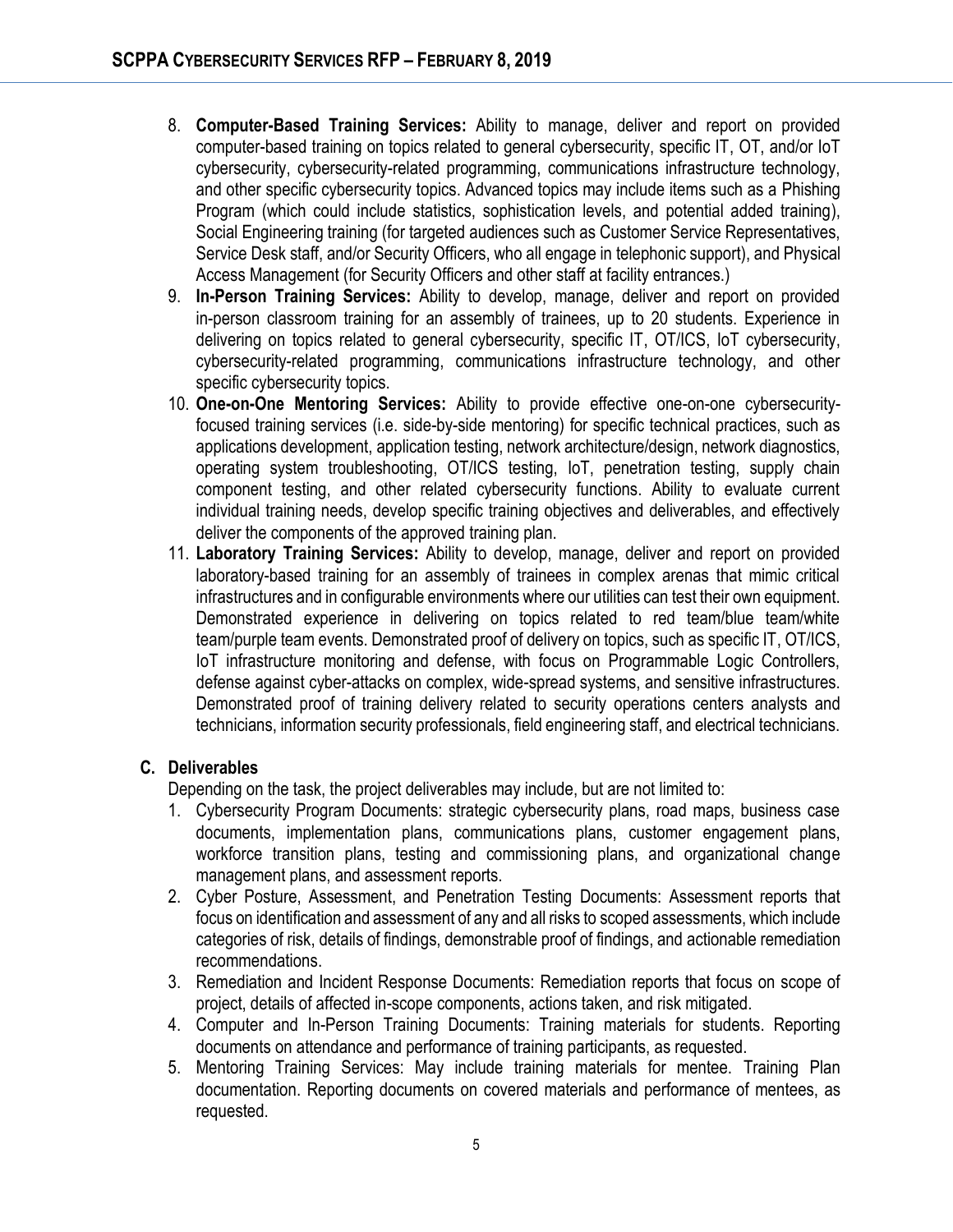- 6. Laboratory Training Services: Training laboratories/facilities, as requested. Training materials for students. Reporting documents on attendance and performance of training participants, as requested.
- 7. Project Management: Project Charters, Project Resource Plans, Stakeholder Communications Plans, Stakeholder Engagement Plans, and Organizational Change Management Plans, as needed, based on task.
- 8. Progress Reporting: Daily, weekly, monthly progress reporting on scoped assignments, as requested.
- 9. Invoices: Preparation and submittal of monthly, quarterly and annual invoices.

Successful bidder(s) must to adhere to North American Electric Reliability Corporation (NERC) and all other Regulatory Federal/State/Local regulations. Delivered report standards must adhere to and be presentable to an auditing organization, such a Western Energy Coordinating Council (WECC) requirements.

Please note that all activities conducted under this RFP will be performed onsite at the requesting utility, without exception.

### **Timeline / Schedule\***

| <b>SCPPA RFP for Cybersecurity Services Selection Process</b> |                       |
|---------------------------------------------------------------|-----------------------|
| <b>Schedule of Requirements</b>                               | <b>Target Date(s)</b> |
| <b>Issue RFP</b>                                              | February 8, 2019      |
| <b>Question Cutoff Date</b>                                   | February 25, 2019     |
| Responses Due                                                 | March 11, 2019        |
| Review of Responses                                           | March 25, 2019        |
| Interviews (if necessary)                                     | March 26-29, 2019     |
| Selection of Respondent(s)                                    | April, 2019           |

**\***Timeline/Schedule is subject to change.

### **IV. Proposal Submission Required Elements**

#### **1. Transmittal Letter Content:**

- a. A brief statement of the Respondent's understanding of the work to be done and commitment to perform the work as scheduled, including:
	- i) areas of the Description of Work (Section 3, subsection B) that you are bidding;
	- ii) statement of work specifications; and
	- iii) reference to any proposed contractual terms and conditions required by the Respondent; and
	- iv) a summary of exceptions taken to the RFP requirements; and
	- v) any and all expectations from SCPPA including, but not limited to: requirements definitions, strategy refinement, and staffing requirements to support the proposed project or program implementation.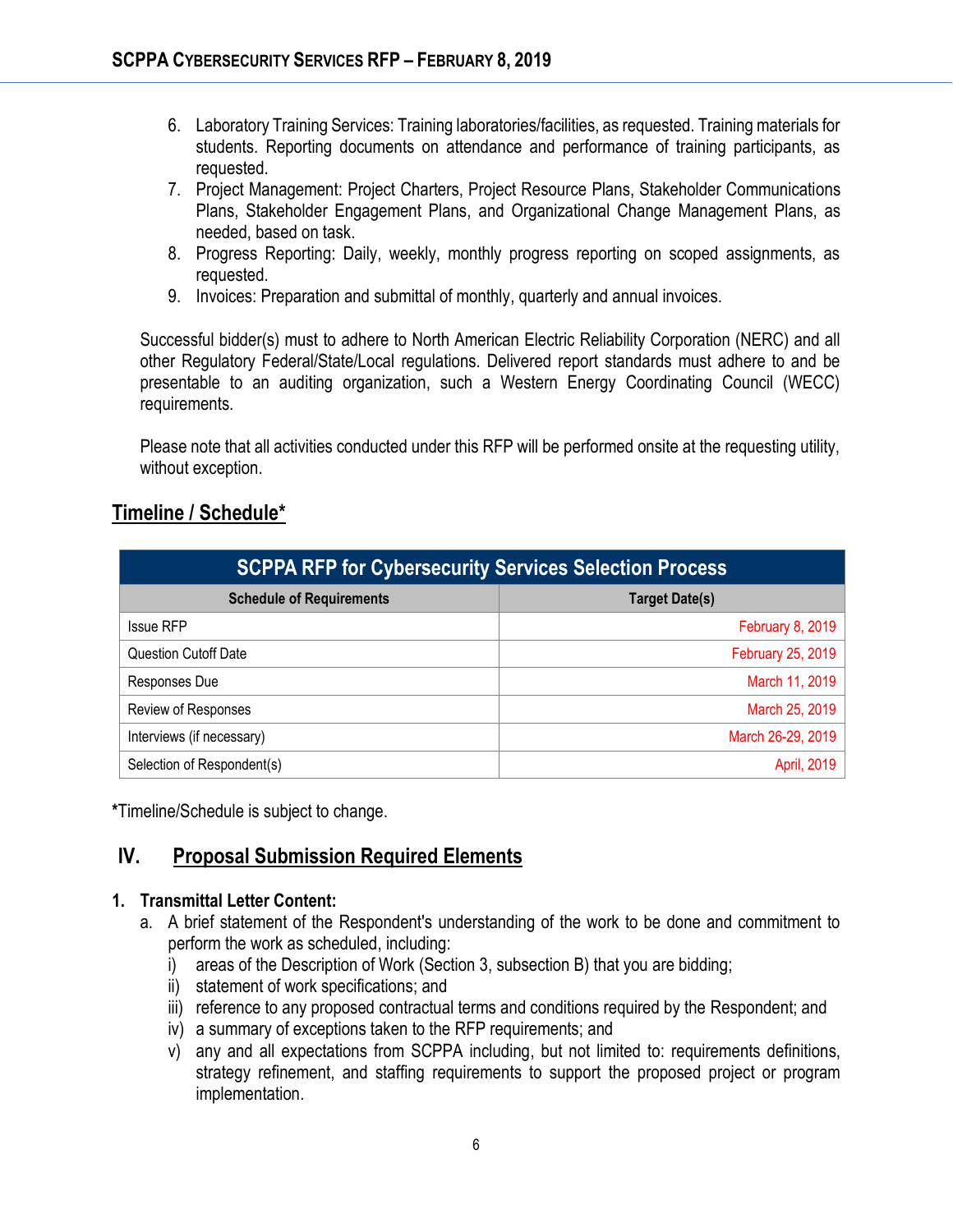b. An officer authorized to bind must sign the proposal on behalf of the Respondent and must include the following declarations on the transmittal letter:

"This proposal is genuine, and not sham or collusive, nor made in the interest or in behalf of any person not herein named; the Respondent has not directly or indirectly induced or solicited any other Respondent to put in a sham bid, or any other person, firm or corporation to refrain from submitting a proposal; and the Respondent has not in any manner sought by collusion to secure for themselves an advantage over any other Respondent."

- **2. Respondent Information**: Provide legal name of Company or Individual, physical street address, the name(s) and title(s) of the individual(s) authorized to represent the Respondent, including telephone number(s) and email address(es).
- **3. Proposal:** Proposals must include a description of the proposed project or program, how it meets (or does not meet) each of the objectives of this RFP, and a detailed description addressing all of the Areas of Interest. Respondents may also include additional services, products, tasks, task elements and/or functions that may not be part of or included in the RFP but are deemed by the Respondent to be pertinent and potentially valuable to SCPPA or its Members. SCPPA will have full discretionary authority to consider, accept and/or reject without cause such supplemental information that is not directly requested, included in or made part of the RFP.
- **4. Fees:** Pricing in all Proposals should be made based on good faith estimates of the requirements defined in this RFP. Please include all necessary details of specific examples or estimates of the fees, labor rates and service charges. Describe how the fees, rates or charges will be determined. Respondents shall also be prepared to provide a breakdown of the applicable overheads and fringe benefit costs that are part of any labor rates and other direct costs associated with the services to be performed.
- **5. Experience:** Respondent shall clearly identify project participants and management team, including:
	- a. Describe your firm's experience as may be applicable to this RFP, your organizational structure, management qualifications, and other contract related qualifications, including number of years firm has been in business. This response should be no more than four pages per category the responder is bidding.
	- b. Specify key employees and describe their qualifications, experience and duties related to this RFP, including the office location(s) where work will be performed, in addition to the physical street address referenced above.
	- c. Provide a commitment statement for the retention and use of key employees as proposed, their availability to initiate and sustain the proposal, as well as planned supplemental employees if key personnel are not available to assure project delivery.
	- d. State whether Respondent will use subcontractors to perform services pursuant to the contract. Should the use of subcontractors be offered, the Respondent shall provide the same assurances of competence for the subcontractor, plus the demonstrated ability to manage and supervise the subcontracted work. Subcontractors shall not be allowed to further subcontract with others for work.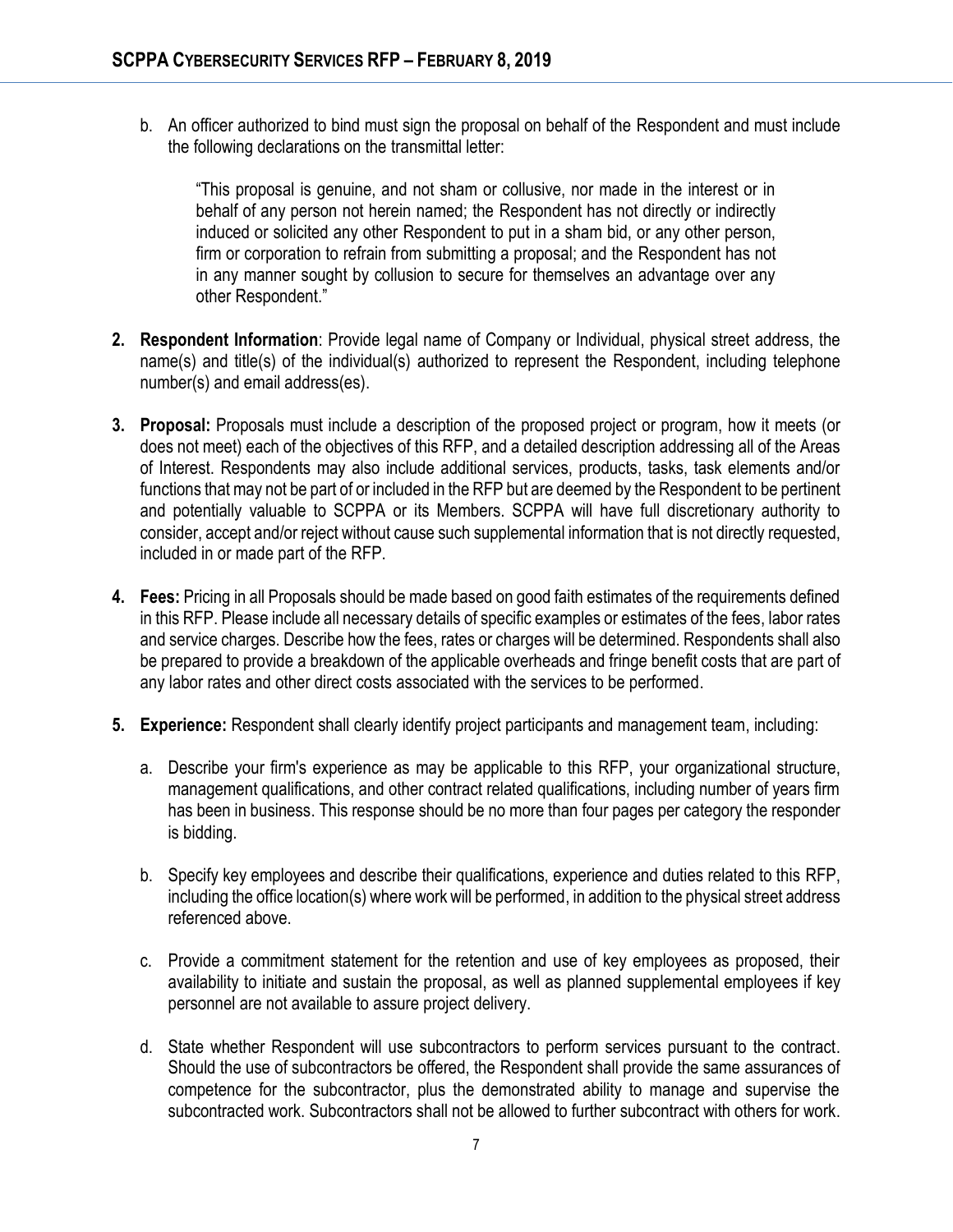The provisions of any contract resulting from this RFP shall apply to all subcontractors in the same manner as to the Respondent.

e. Respondent shall indicate any and all pending litigation that could affect the viability of Respondent's proposal, continuance of existing contracts, operation or financial stability.

#### **6. References:**

- a. Describe whether the Respondent has, within the last five (5) years, rendered any service to SCPPA or to any of SCPPA's Members, either as a contractor or subcontractor, either under the current Respondent's name or any other name or organization. If so, please provide details (status as prime or subcontractor, brief description of the contract, contract start and end date, the contract administrator name, and total actual contract expenditures).
- b. If the Respondent has not rendered any service within the last five (5) years to SCPPA or to any of SCPPA's Members, then please provide references over that period with the details described above including the counterparty for which services were provided.
- c. Identify existing related or relevant projects or programs which Respondent developed and/or operates that would demonstrate Respondent's capabilities in this area.
- d. Describe relevant program development and implementation experience, approach, and provide a list of references for similar projects completed.

## **V. Proposal Submission Delivery Requirements**

One (1) electronic copy of your proposal must be emailed to [CybersecurityServicesRFP@scppa.org](mailto:CybersecurityServicesRFP@scppa.org) or delivered on a CD or USB flash drive to the address below by no later than 4:00 pm PST on March 11, 2019:

> Southern California Public Power Authority Attention: Cybersecurity Services RFP 1160 Nicole Court Glendora, California 91740

No contact should be made with the Board of Directors, committees or working group representatives, or SCPPA Members concerning this RFP.

Clarification questions regarding this RFP may be addressed to CybersecurityServicesRFP@scppa.org, no later than the questions cutoff deadline.

All information received by SCPPA in response to this RFP is subject to the California Public Records Act and may be subject to the California Brown Act and all submissions may be subject to review in the event of an audit.

### **VI. Terms and Conditions**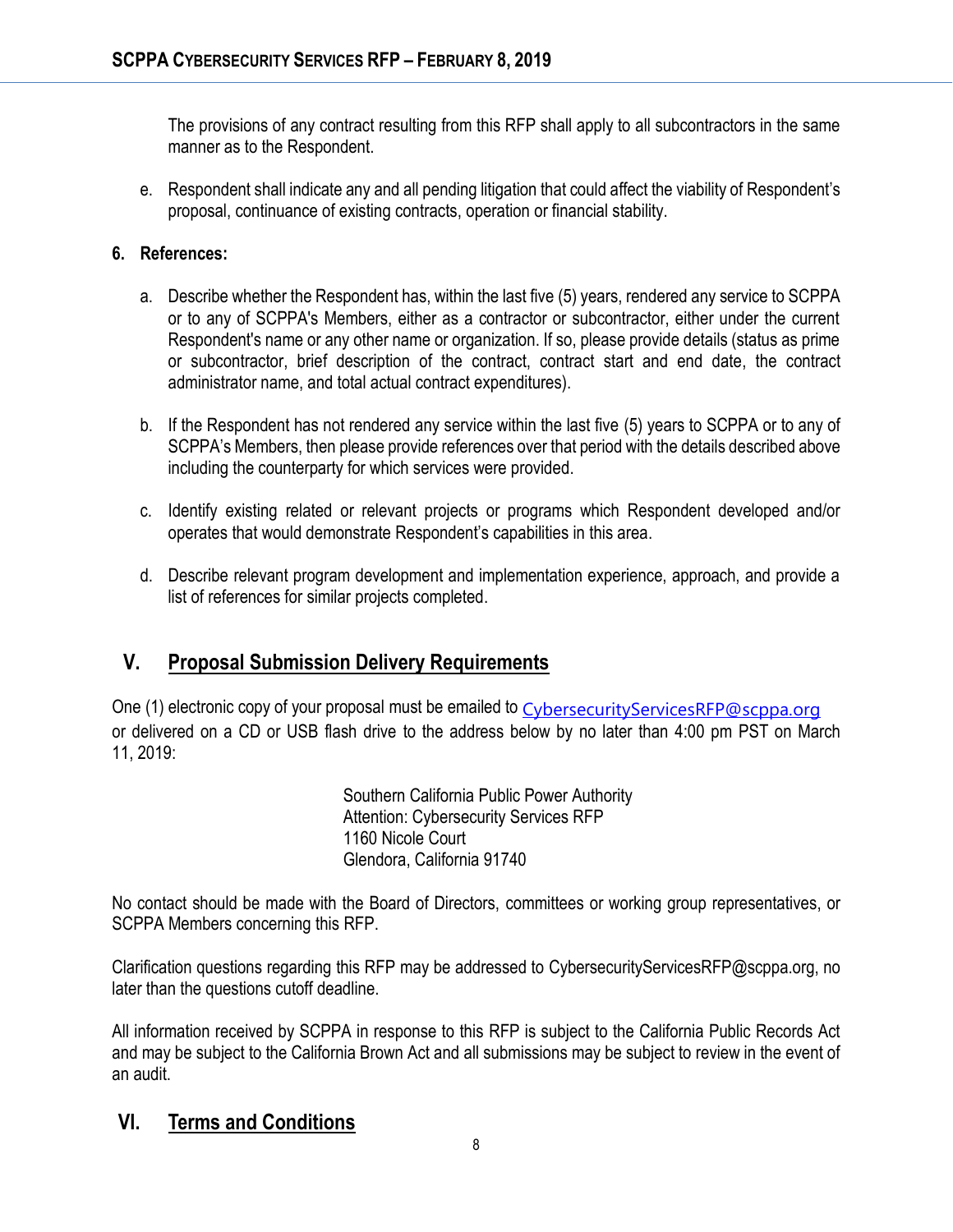- 1. SCPPA reserves the right to cancel this RFP at any time, reject any and all proposals and to waive irregularities.
- 2. SCPPA shall determine at its sole discretion the value of any and/or all proposals including price and non-price attributes.
- 3. Proposals may be sub-divided or combined with other proposals, at SCPPA's sole discretion.
- 4. SCPPA shall perform an initial screening evaluation to identify and eliminate any proposals that are, for example, not responsive to the RFP, do not meet the minimum requirements set forth in the RFP, are not economically competitive with other proposals, or are submitted by Respondents that lack appropriate creditworthiness, sufficient financial resources, or qualifications to provide dependable and reliable services for this RFP.
- 5. SCPPA reserves the right to submit follow up questions or inquiries to request clarification of information submitted and to request additional information from any one or more of the Respondents.
- 6. SCPPA reserves the right, without qualification and in its sole discretion, to accept or reject any or all proposals for any reason without explanation to the Respondent, or to make any award to that Respondent, who, in the opinion of SCPPA, will provide the most value to SCPPA and its Members.
- 7. SCPPA may decline to enter into any potential engagement agreement or contract with any Respondent, terminate negotiations with any Respondent, or to abandon the request for proposal process in its entirety.
- 8. SCPPA reserves the right to make an award, at its sole discretion, irrespective of price or technical ability, if SCPPA determines that to do so would result in the greatest value to SCPPA and its Members.
- 9. Those Respondents who submit proposals agree to do so without legal recourse against SCPPA, its Members, their directors, officers, employees and agents for rejection of their proposal(s) or for failure to execute or act on their proposal for any reason.
- 10. SCPPA shall not be liable to any Respondent or party in law or equity for any reason whatsoever for any acts or omissions arising out of or in connection with this RFP.
- 11. SCPPA shall not be liable for any costs incurred by any Respondents in preparing any information for submission in connection with this RFP process or any and all costs resulting from responding to this RFP. Any and all such costs whatsoever shall remain the sole responsibility of the Respondent.
- 12. SCPPA may require certain performance assurances from Respondents prior to entering into negotiations for work that may result from this RFP. Such assurances may potentially include a requirement that Respondents provide some form of performance security.
- 13. Prior to contract award, the successful Respondent shall supply a detailed breakdown of the applicable overheads and fringe benefit costs that are part of the labor rates and other direct costs associated with the services to be performed.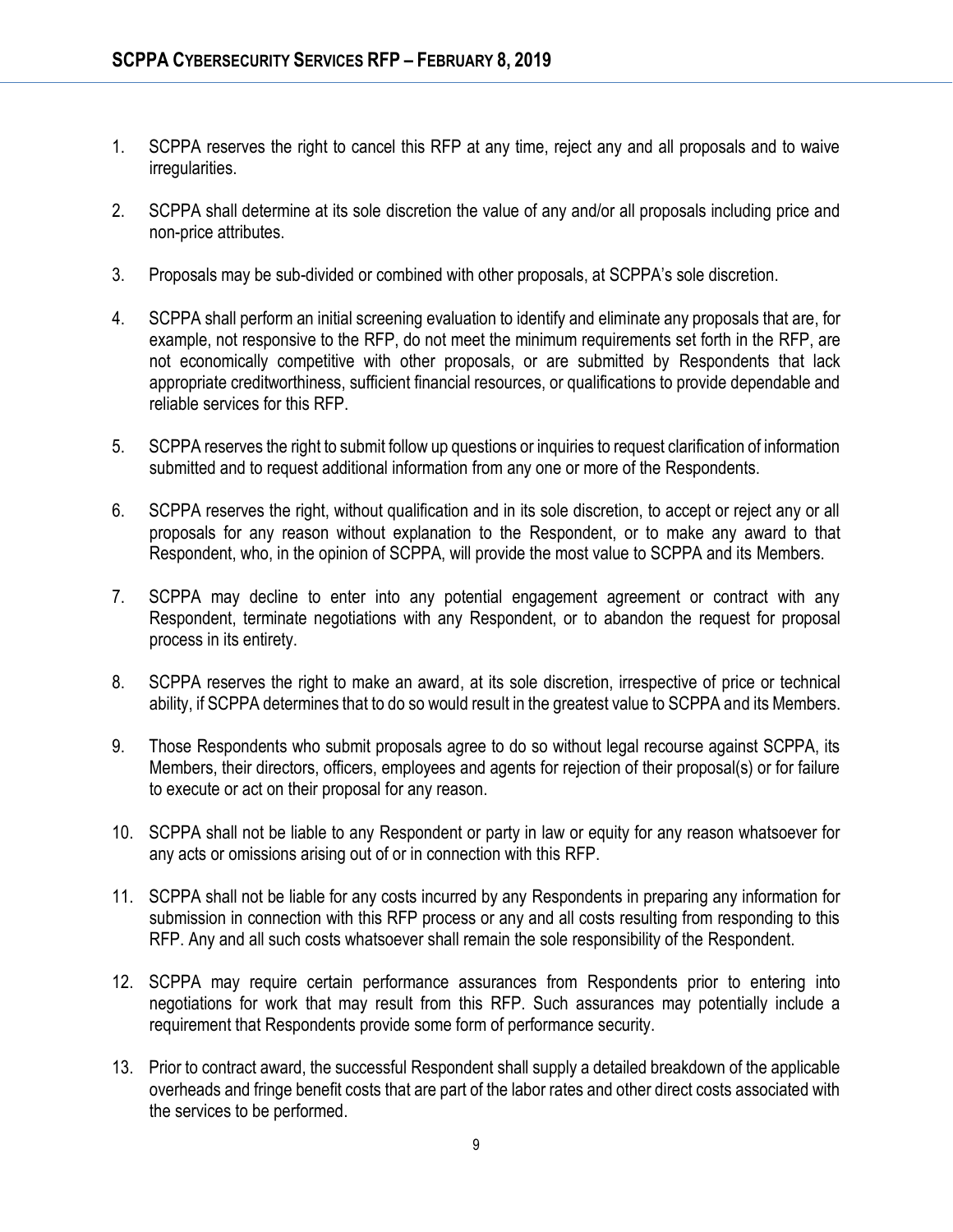- 14. SCPPA Members, either collectively or individually may contact Respondents to discuss or enter into negotiations regarding a proposal. SCPPA is not responsible or liable for individual Members interactions with the Respondent which are not entirely conducted through SCPPA or at SCPPA's option or election to engage the Respondent as defined within the RFP.
- 15. Submission of a Proposal constitutes acknowledgement that the Respondent has read and agrees to be bound by the terms and specifications of this RFP and any addenda subsequently issued by SCPPA.
- 16. Information in this RFP is accurate to the best of SCPPA's and its Members' knowledge but is not guaranteed to be correct. Respondents are expected to complete all of their due diligence activities prior to entering into any final contract negotiations with SCPPA.
- 17. SCPPA reserves the right to reject any Proposal for any reason without cause. SCPPA reserves the right to enter into relationships with more than one Respondent, can choose not to proceed with any Respondent with respect to one or more categories of services, and can choose to suspend this RFP or to issue a new RFP that would supersede and replace this RFP.

#### **VII. Additional Requirements for Proposal**

- **1. Consideration of Responses:** Submitted proposals should be prepared simply and economically, without the inclusion of unnecessary promotional materials. Proposals should be submitted on recycled paper that has a minimum of thirty percent (30%) post-consumer recycled content and duplex copied (double-sided pages) where possible.
- **2. Insurance, Licensing, or other Certification:** If selected, the Respondent will be required to maintain sufficient insurance, licenses, or other required certifications for the type of work being performed. SCPPA or its Members may require specific insurance coverage to be established and maintained during the course of work and as a condition of award or continuation of contract.
- **3. Non-Discrimination/Equal Employment Practices/Affirmative Action Plan:** If selected, the Respondent and each of its known subcontractors may be required to complete and file an acceptable Affirmative Action Plan. The Affirmative Action Plan may be set forth in the form required as a business practice by the Department of Water and Power of the City of Los Angeles which is SCPPA's largest Member.
- **4. Living Wage Ordinance:** If selected, the Respondent may be required to comply with the applicable provisions of the City of Los Angles Living Wage Ordinance and the City of Los Angeles Service Contract Workers Retention Ordinance. The Living Wage Ordinance provisions are found in Section 10.36 of the Los Angeles City Administrative Code; and the Service Contract Workers Retention Ordinance are found in Section 10.37 of the Los Angeles Administrative Code (SCWRO/LW0).
- **5. Prevailing Wage Rates:** If selected, the Respondent will be required to conform to prevailing wage rates applicable to the location(s) where any work is being performed. Workers shall be paid not less than prevailing wages pursuant to determinations of the Director of Industrial Relations as applicable in